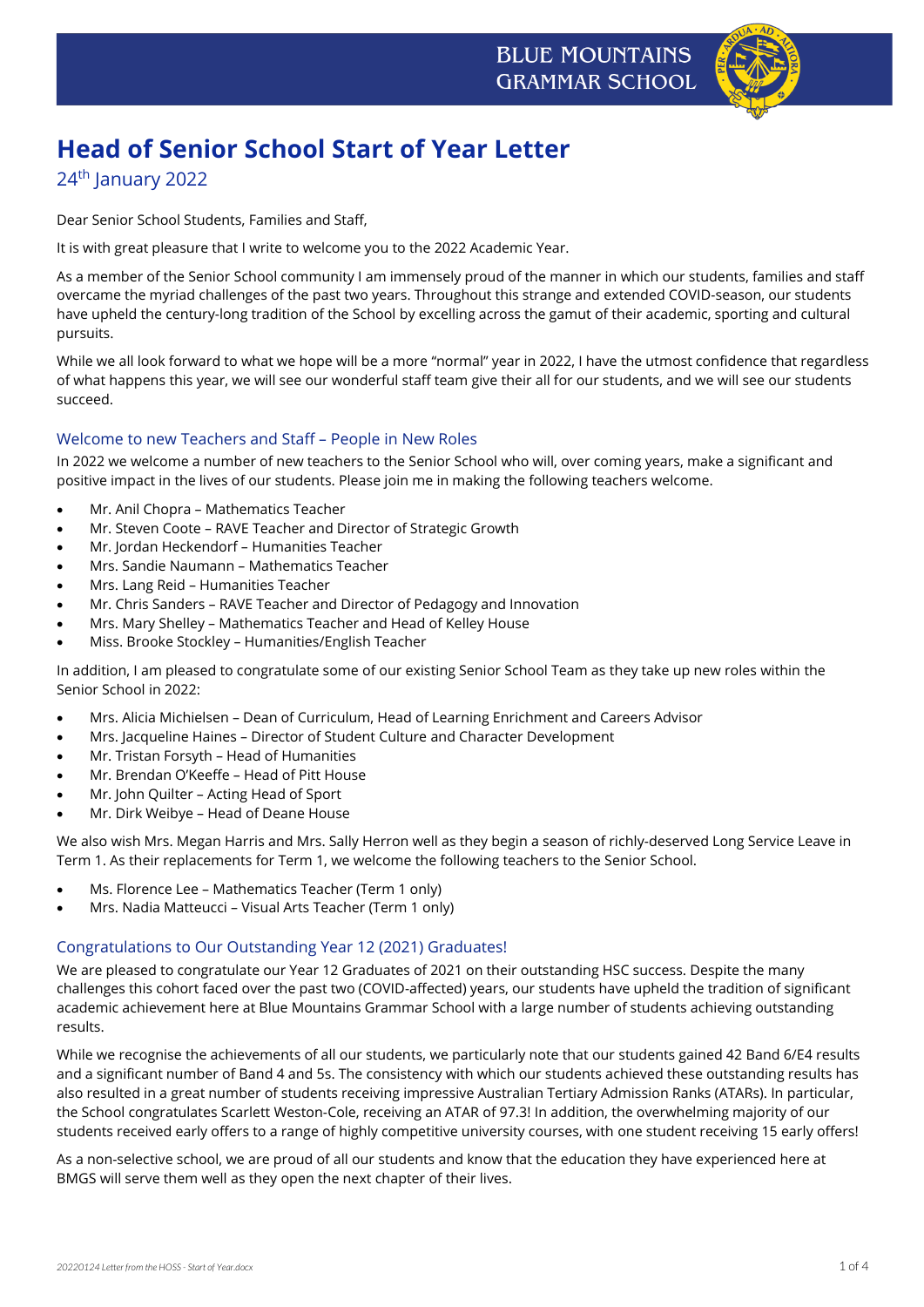# **BLUE MOUNTAINS GRAMMAR SCHOOL**



# First Day of Term (Year 7) – Thursday 27th January

We are thrilled to welcome a full cohort of wonderful new Year 7 students to the Senior School in 2022. Whether these young people are joining us from our own Junior School or from the many other feeder schools across the greater Blue Mountains Region, we are excited to have you join us and are confident that you will make an outstanding contribution to the life of the School over many years.

- a. Year 7 students are to meet on the Coorah Lawn (to the left of the roundabout) from 8:15am. They will be met there by the Year 7 Tutors, Heads of House and student leaders. Students will be led through three days of induction activities by the end of which, it is hoped, they will feel like part of our community and will be ready to begin their studies in the Senior School. Parents of Year 7 students will have the opportunity to meet their children's Tutors and Heads of House briefly as they drop their children off at Coorah Lawn.
- b. Year 7 students are to wear their Sport Uniform (including hats) and are expected to, in all other respects, follow the School's grooming guidelines. Please note that the Uniform Shop will be open on Monday 24th and Tuesday 25th January for those needing to purchase items of uniform.
- c. Year 7 students will need to bring their devices (laptops) etc. and to ensure that they are fully charged.
- d. The Canteen will not be open on Thursday 27th January, so students should bring their own morning tea, however Year 7 will be provided with a BBQ Lunch. The Canteen will be open as usual from Friday 28th January.

### First Day of Term (Years 11 and 12) – Thursday 27th January

- a. Years 11 and 12 will launch directly into their studies by moving directly to classes as per their Mezzo Timetable. They will need to bring the appropriate books and equipment to engage in learning.
- b. Year 11 and 12 students are to wear full Summer Uniform. Please note that students are expected to have dispensed with any inappropriate holiday hair colours, experimental facial hair arrangements and piercings. Please note that the Uniform Shop will be open on Monday 24th and Tuesday 25th January for those needing to purchase/update items of uniform.
- c. The Canteen will not be open on Thursday 27th January, so students should bring their own morning tea and lunch. The Canteen will be open as usual from Friday 28th January.

#### First Day of Term (Years 8, 9 and 10) – Friday 28th January

- a. Students in Years 8-10 are to return to School on Friday 28th January.
- b. New students are to meet on the Coorah Lawn (to the left of the roundabout) from 8:15am, where they their Tutors will collect them.
- c. A Commencement Assembly will be held under strict COVID-Safety Guidelines in the Sports Centre from 8:30am, followed by an Extended House/Tutor Time, in which diaries and timetables will be distributed. Normal classes will resume for Years 8-10 from the beginning of Period 3.

#### Adjusted Bell Times and Expectations for Tutor Group

In 2022 we have altered bell times in order to hold both Tutor Group and Assemblies from the start of the day at 8:30am.

Please note the following times (Mondays, Tuesdays, Thursdays and Fridays):

- 8:30am Tutor Group
- 8:50am Period 1
- 9:50am Period 2
- 10:50am Recess
- 11:10am Period 3
- 12:10pm Lunch
- 1:00pm Period 4
- 2:00pm Period 5
- 3:00pm end of day

On Wednesdays bell times are slightly different to accommodate Assemblies, House Meetings and Extended Tutor Group:

- 8:30am Assembly/House Meeting/Extended Tutor Group
- 9:05am Period 1
- 10:00am Period 2
- 10:55am Recess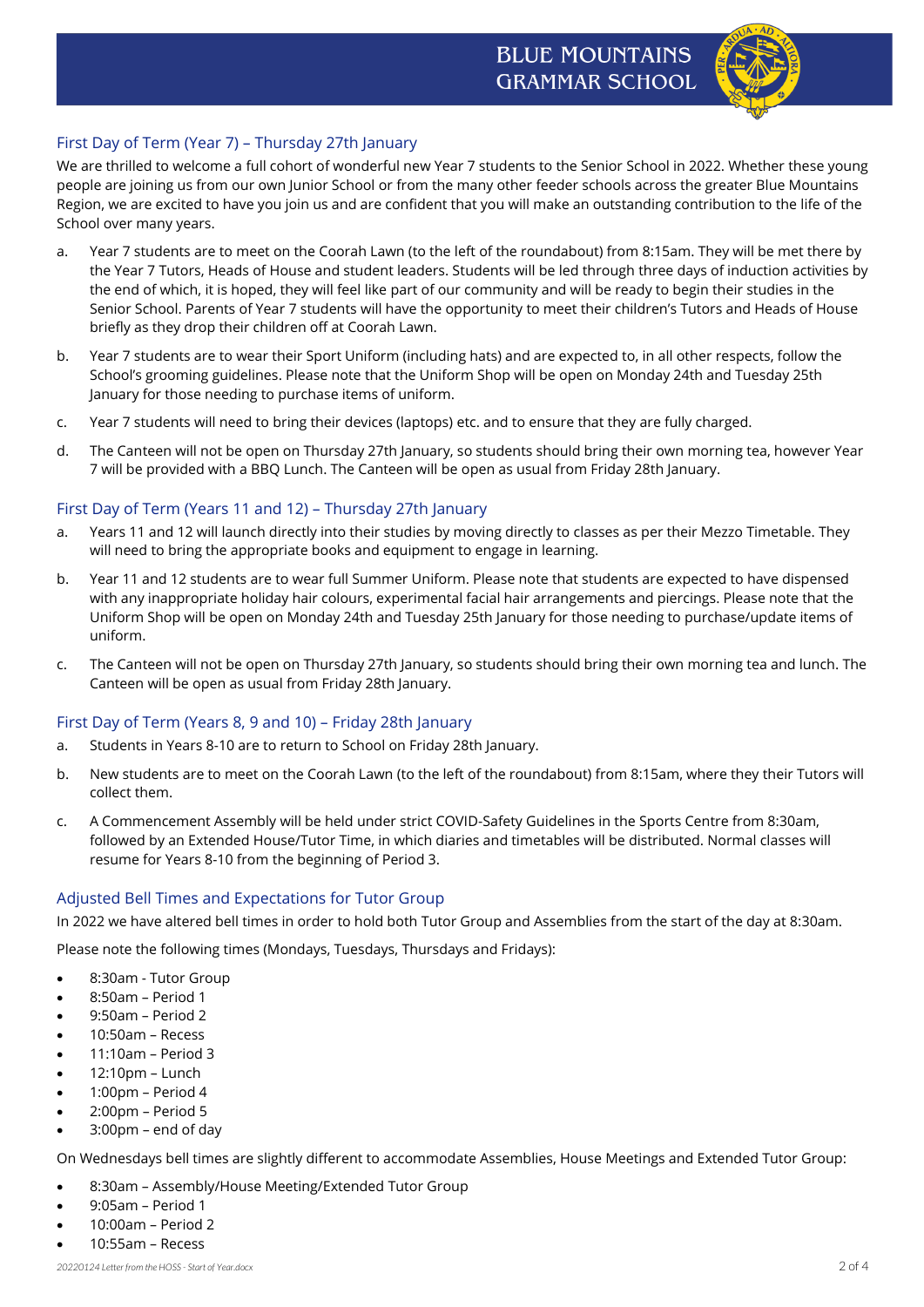



- 11:05am Period 3
- 12:10pm Lunch
- 1:00pm Period 4
- 2:00pm Period 5
- $3:00$ pm end of dav

### Bus and Train Information

The School's own Bus services will commence on Thursday 27<sup>th</sup> January.

Lithgow Buslines will commence service on the 28<sup>th</sup> January. Students who usually use this service will need to make alternative travel arrangements on Thursday 27<sup>th</sup> January.

All other buses and trains will run as normal.

#### 2022 Terms and Events

The 2022 Term Dates are available on the School website and the dates of planned events for Term 1 are enclosed with this communication. Further information will be sent as the term progresses and please be aware that these might change.

# Communication and the School Portal

Effective communication between School and home is a vital tool in ensuring the success of each and every student. For this reason, it is imperative that if you alter your email address or your contact details, you advise the School promptly of these changes so that your records can be amended. Our key communication medium is the School's Parents' Portal, Mezzo. Mezzo contains regular practical information, the School calendar, excursion notes/details, academic reports etc. Parents are encouraged to regularly check the Portal for updates and to check the family information contained therein.

Recently you were forwarded an email containing activation and login details for your Mezzo account. If you have any questions regarding this process, please contact our Senior School Receptionist Miss Rebecca Kaczmarczyk on [rkaczmarczyk@bmgs.nsw.edu.au.](mailto:rkaczmarczyk@bmgs.nsw.edu.au)

#### Salutation

As we begin this next chapter I look forward to working in partnership alongside our wonderful students, parents and staff. Should you have any questions or concerns, please do not hesitate to contact me either by phone on (02) 4757 9000, or by email on [hoss@bmgs.nsw.edu.au.](mailto:hoss@bmgs.nsw.edu.au)

Yours Sincerely,

#### **Owen Laffin**

Deputy Headmaster – Head of Senior School